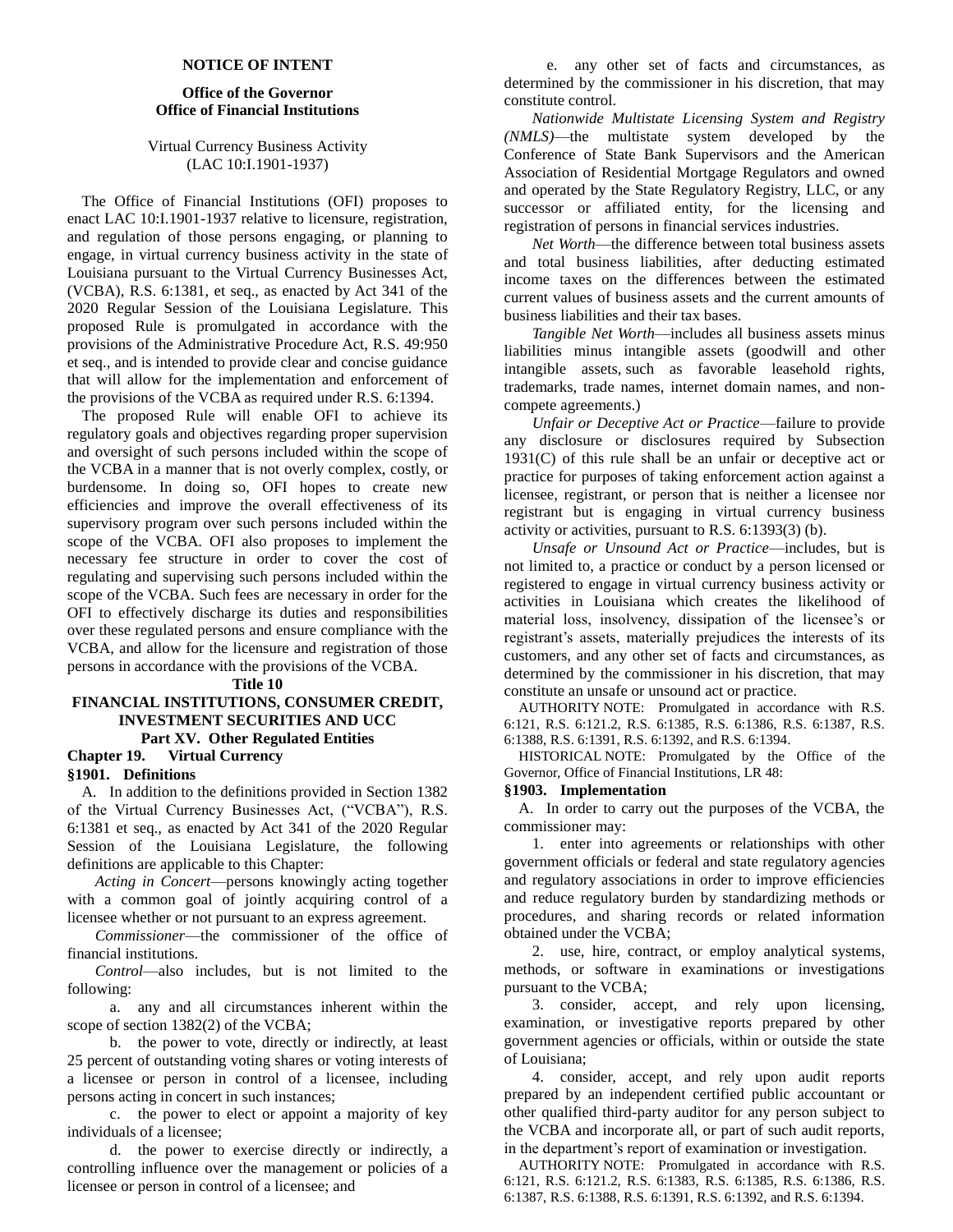HISTORICAL NOTE: Promulgated by the Office of the Governor, Office of Financial Institutions, LR 48:

# **§1905. Application for License or Notice of Registration—Transitional Period**

A. A person already engaged in virtual currency business activity or activities in Louisiana must either apply for a license in accordance with section 1385 of the VCBA or file a notice of registration in accordance with section 1389 of the VCBA and submit a completed application within 90 days of the effective date of this rule. In doing so, such applicant shall be deemed to be in compliance with the licensure requirements of section 1385 of the VCBA or the registration requirements of section 1389 of the VCBA until the applicant has been notified by the commissioner that its application has been denied, in which case it shall immediately cease operating in Louisiana and doing business with residents of Louisiana. Any person engaged in virtual currency business activity that fails to submit a completed application for a license or notice of registration within 90 days of the effective date of this regulation shall be deemed to be conducting unlicensed or unregistered virtual currency business activity or activities and shall be subject to any and all civil and criminal penalties provided by applicable laws and regulations, including but not limited to, the provisions of the VCBA.

B. For purposes of applications for a license or notice of registration submitted pursuant to this Section, no applicant shall be required to submit an application for renewal of any license or notice of registration before November 1, 2023.

AUTHORITY NOTE: Promulgated in accordance with R.S. 6:121, R.S. 6:121.2, R.S. 6:1383, R.S. 6:1385, R.S. 6:1386, R.S. 6:1387, R.S. 6:1388, R.S. 6:1389, and R.S. 6:1394.

HISTORICAL NOTE: Promulgated by the Office of the Governor, Office of Financial Institutions, LR 48:

# **§1907. Approval of Control Person**

A. In applying for a license issued in accordance with the VCBA to engage in virtual currency business in Louisiana, the applicant or licensee shall provide the following information to the commissioner through the NMLS:

1. the legal name, any former or fictitious name, and the residential and business United States Postal Service address of the applicant's or licensee's proposed executive officers, responsible individuals, and the proposed person or persons who will be in control of the applicant or licensee;

2. a list of any criminal conviction, deferred prosecution agreement, or pending criminal proceeding in any jurisdiction against the applicant's or licensee's proposed executive officers, responsible individuals, and proposed person or persons who will be in control of the applicant or licensee;

3. a list of any bankruptcy or receivership proceeding in any jurisdiction for the ten years before the application is submitted in which the applicant's or licensee's proposed executive officers, responsible individuals, and proposed person or persons who will be in control of the applicant or licensee was a debtor;

4. a list of any litigation, arbitration, or administrative proceeding in any jurisdiction in which the applicant or licensee, or an executive officer or a responsible individual of the applicant or licensee, or proposed person or persons who will be in control, has been a party for the five years before the application is submitted, determined to be material in accordance with generally accepted accounting principles and to the extent the applicant would be required to disclose the litigation, arbitration, or administrative proceeding in the applicant's or licensee's audited financial statements, reports to equity owners, and similar statements or reports;

5. if a person has control of the applicant or licensee and the person's equity interests are publicly traded in the United States, a copy of the audited financial statement of the person for the most recent fiscal year or most recent report of the person filed pursuant to 15 U.S.C. 78;

6. if a person has control of the applicant or licensee and the person's equity interests are publicly traded outside the United States, a copy of the audited financial statement of the person for the most recent fiscal year of the person or a copy of the most recent documentation similar to that required in Paragraph A.5 of this Section filed with the foreign regulator in the domicile of the person;

7. a set of fingerprints for each executive officer and responsible individual of the applicant or licensee, or proposed person or persons who will be in control, for submission to the federal bureau of investigation and the commissioner for purposes of a national and state criminal background check;

8. a copy of the certificate, or a detailed summary acceptable to the department, of coverage for each liability, casualty, business-interruption, or cyber-security insurance policy maintained by the applicant or licensee for itself, an executive officer, a responsible individual, or the applicant's or licensee's users;

9. if available, for each executive officer and responsible individual of the applicant or licensee, for the five years before any application is submitted, the employment history of the individual; and

10. if available, for each executive officer and responsible individual of the applicant or licensee or proposed person or persons who will be in control, for the five years before any application is submitted, a history of any investigation of the individual or person, or legal proceeding to which the individual or person was a party.

B. For purposes of this Section, *control*, *executive officer*, and *responsible individual* shall be defined by R.S. 6:1382 and section 1901 of this Chapter.

AUTHORITY NOTE: Promulgated in accordance with R.S. 6:121, R.S. 6:121.2, R.S. 6:1385, R.S. 6:1386, R.S. 6:1387, R.S. 6:1388, and R.S. 6:1394.

HISTORICAL NOTE: Promulgated by the Office of the Governor, Office of Financial Institutions, LR 48:

# **§1909. Approval of Change of Control**

A. Not less than 60 calendar days before any proposed change of control of an existing license issued in accordance with the VCBA, the licensee shall provide the following information to the commissioner through the NMLS:

1. written notice of any proposed change or changes of control of the licensee;

2. the legal name, any former or fictitious name, and the residential and business United States Postal Service address of any proposed executive officers, responsible individuals, and the proposed person or persons who will be in control of the licensee;

3. a list of any criminal conviction, deferred prosecution agreement, or pending criminal proceeding in any jurisdiction against the licensee's proposed executive officers, responsible individuals, and proposed person or persons who will be in control of the licensee;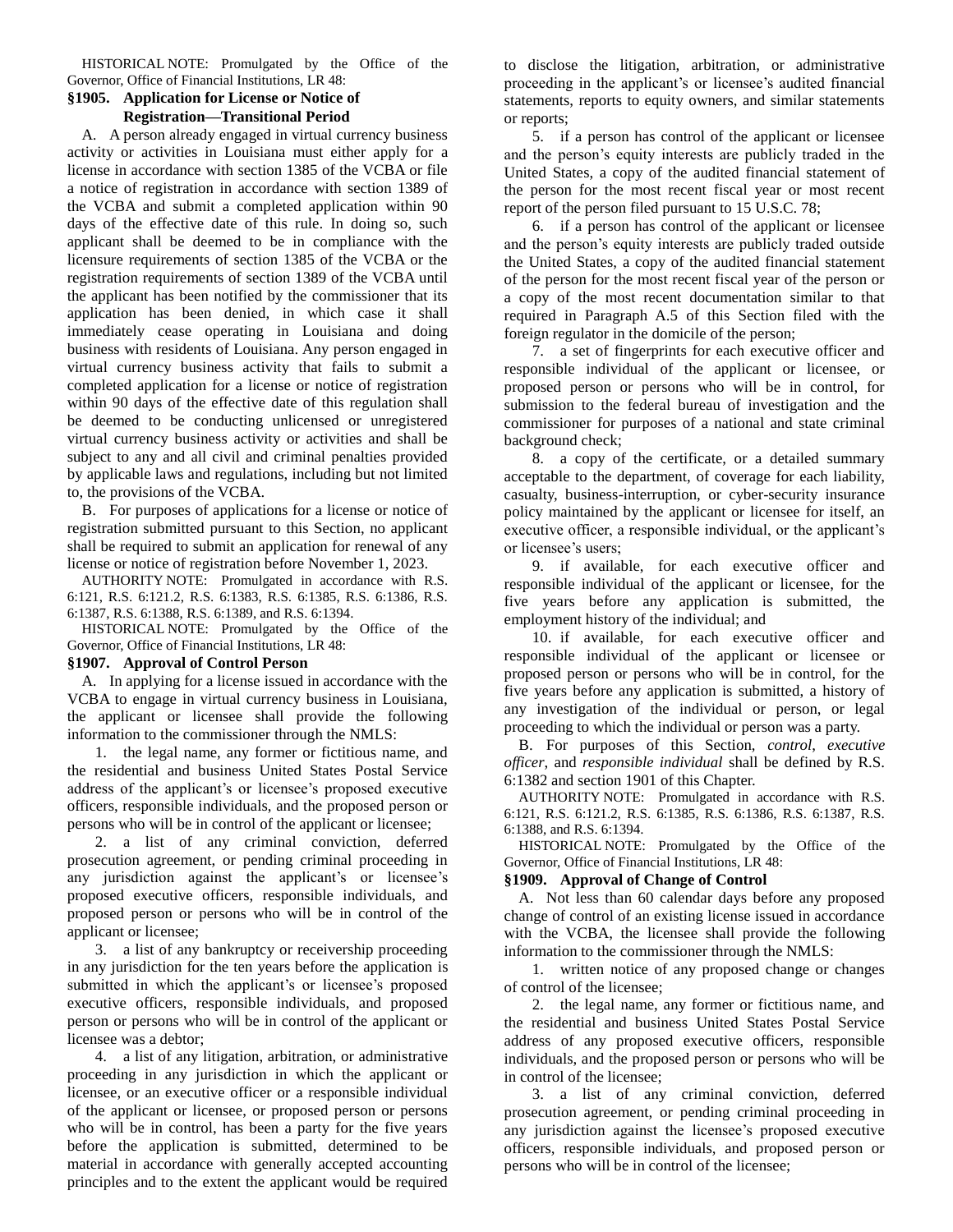4. a list of any bankruptcy or receivership proceeding in any jurisdiction for the 10 years before the application is submitted in which the licensee's proposed executive officers, responsible individuals, and proposed person or persons who will be in control of the licensee was a debtor;

5. a list of any litigation, arbitration, or administrative proceeding in any jurisdiction in which the applicant or licensee, or an executive officer or a responsible individual of the licensee, has been a party for the five years before the application is submitted, determined to be material in accordance with generally accepted accounting principles and to the extent the licensee would be required to disclose the litigation, arbitration, or administrative proceeding in the applicant's or licensee's audited financial statements, reports to equity owners, and similar statements or reports;

6. if a person has control of the licensee and the person's equity interests are publicly traded in the United States, a copy of the audited financial statement of the person for the most recent fiscal year or most recent report of the person filed pursuant to 15 U.S.C. 78;

7. if a person has control of the licensee and the person's equity interests are publicly traded outside the United States, a copy of the audited financial statement of the person for the most recent fiscal year of the person or a copy of the most recent documentation similar to that required in Paragraph A.6 of this Section filed with the foreign regulator in the domicile of the person;

8. a set of fingerprints for each executive officer and responsible individual of the licensee, or proposed person or persons who will be in control, for submission to the federal bureau of investigation and the commissioner for purposes of a national and state criminal background check;

9. a copy of the certificate, or a detailed summary acceptable to the department, of coverage for each liability, casualty, business-interruption, or cyber-security insurance policy maintained by the licensee for itself, an executive officer, a responsible individual, or the licensee's users;

10. if available, for each executive officer and responsible individual of the applicant or licensee, for the five years before any application is submitted, the employment history of the individual; and

11. if available, for each executive officer and responsible individual of the applicant or licensee or proposed person or persons who will be in control, for the five years before any application is submitted, a history of any investigation of the individual or person, or legal proceeding to which the individual or person was a party.

B. Not less than 30 calendar days prior to the date on which any proposed change or changes of control persons will take place, the licensee shall provide written notice of the proposed change or changes to the commissioner.

C. For purposes of this Section, *control, executive officer, and responsible individual* shall be defined by R.S. 6:1382 and Section 1901 of this Chapter.

AUTHORITY NOTE: Promulgated in accordance with R.S. 6:121, R.S. 6:121.2, R.S. 6:1385, R.S. 6:1386, R.S. 6:1387, R.S. 6:1388, and R.S. 6:1394.

HISTORICAL NOTE: Promulgated by the Office of the Governor, Office of Financial Institutions, LR 48:

# **§1913. Renewal of License or Notice of Registration**

A. Any application for renewal of a license or notice of registration issued pursuant to provisions of the VCBA shall be submitted through the NMLS and satisfy all renewal requirements of the VCBA, including but not limited to those required by R.S. 6:1388.

B. Beginning November 1, 2023, all applications for renewal for all licenses and notices of registration to engage in virtual currency business activities shall begin submitting an application or notice of registration for renewal on the first day of November of each calendar year.

C. If a renewal application is submitted timely on or before the thirty-first day of December, the license or notice of registration shall remain in force and effect until the renewal application is either approved or denied by the commissioner. Nothing in this Paragraph shall preclude the commissioner from implementing any administrative or enforcement action or actions authorized by the VCBA or this rule for violations of the VCBA, this rule, or for any material misrepresentation that may have occurred prior to the renewal date of any license or notice of registration.

D. If the commissioner has not received the renewal fee and late fee before the first day of March after expiration of any license or notice of registration required by this Section, the license or notice of registration to engage in virtual currency business in Louisiana shall lapse without hearing or notification, and the license or notice of registration shall not be reinstated. However, the person whose license or notice of registration has lapsed may apply for a new license or notice of registration, in accordance with applicable provisions of the VCBA, including but not limited to R.S. 6:1385, et seq., and 6:1389, et seq.

AUTHORITY NOTE: Promulgated in accordance with R.S. 6:121, R.S. 6:121.2, R.S. 6:1385, R.S. 6:1386, R.S. 6:1387, R.S. 6:1388, R.S. 6:1389, and R.S. 6:1394.

HISTORICAL NOTE: Promulgated by the Office of the Governor, Office of Financial Institutions, LR 48:

# **§1915. Net Worth/Tangible Net Worth**

A. In satisfying the licensure, renewal, and registration requirements provided by the VCBA, including but not limited to R.S. 6:1386(B) through (D), R.S. 6:1388(B)(2)(f), and R.S. 6:1389(A)(7), net worth and tangible net worth shall be clearly evidenced by filing or submitting a current, audited financial statement to the commissioner through the NMLS prepared:

1. in accordance with General Acceptable Accounting Principles (GAAP) standards; and

2. consistent with Public Company Accounting Oversight Board (PCAOB) standards.

B. Licensure, renewal, and registration requirements relative to net worth and net tangible worth provided by the VCBA, including but not limited to those expressly provided by R.S. 6:1386(B) through (D), R.S. 6:1388(B)(2)(f), and R.S. 6:1389(A)(7), shall be:

1. satisfied at the time of initial application for licensure, renewal, and registration under the VCBA;

2. maintained at all times during licensure, renewal, and registration; and

3. annually reported to the commissioner beginning on the first day of November, in compliance with Subsection A of this Section.

AUTHORITY NOTE: Promulgated in accordance with R.S. 6:121, R.S. 6:121.2, R.S. 6:1385, R.S. 6:1386, R.S. 6:1387, R.S. 6:1388, R.S. 6:1389, and R.S. 6:1394.

HISTORICAL NOTE: Promulgated by the Office of the Governor, Office of Financial Institutions, LR 48: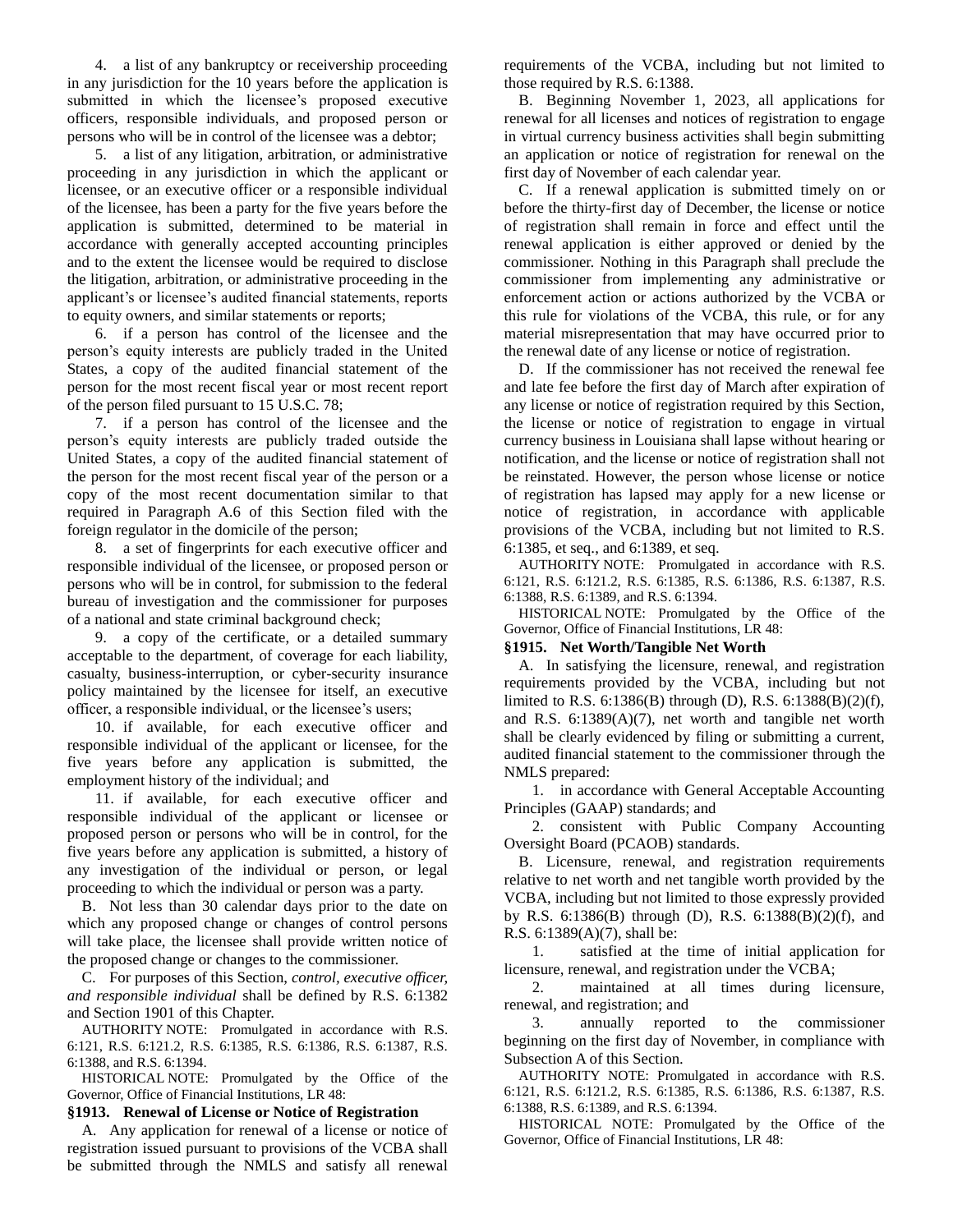# **§1917. Examination**

A. The commissioner may:

1. conduct on-site examination or investigation, participate in a joint or concurrent examination or investigation with another state or federal agency or agencies, or examine or investigate the books, records, and accounts used in the business of every licensee or registrant;

2. accept and rely upon an examination report or investigative report of any other state or federal agency or agencies.

B. The commissioner is not precluded from conducting an examination or investigation under applicable provisions of the VCBA, including but not limited to R.S. 6:1391, by:

1. participating in a joint examination or investigation;

2. participating in a concurrent examination or investigation; or

3. accepting results of an examination or investigation report conducted by any state or federal agency or agencies.

C. A joint report or concurrent report accepted by the commissioner under this Section may be accepted as an official report of the commissioner for purposes of the VCBA and this Chapter.

AUTHORITY NOTE: Promulgated in accordance with R.S. 6:121, R.S. 6:121.2, R.S. 6:1385, R.S. 6:1386, R.S. 6:1387, R.S. 6:1388, R.S. 6:1389, R.S. 6:1391, R.S. 6:1392, and R.S. 6:1394.

HISTORICAL NOTE: Promulgated by the Office of the Governor, Office of Financial Institutions, LR 48:

### **§1919. Network Examination**

A. To efficiently and effectively enforce the VCBA and to minimize regulatory burden, the commissioner may participate in multistate examination and investigation processes for licensees that hold licenses in this state and other states. As a participant in any multistate examinations or investigations, the commissioner may, to the extent permitted by law:

1. cooperate, coordinate, and share information with other state and federal regulators;

2. enter into written cooperation, coordination, or information-sharing contracts or agreements with organizations made up of other state and/or federal governmental agencies; and

3. cooperate, coordinate, and share information with organizations made up of other state and/or federal governmental agencies, provided that the organizations agree in writing to maintain confidentiality and security of shared information.

B. Nothing in this Section constitutes a waiver of the commissioner's authority to:

1. conduct any examination or investigation authorized by law;

2. otherwise take any independent action authorized by:

a. law;

b. any rule promulgated in accordance with the Louisiana Administrative Procedure Act (LAPA); or

c. any order issued under the VCBA to enforce compliance with applicable state or federal law.

C. The following shall not constitute a waiver of any examination fee provided by the VCBA and/or any rule or rules promulgated in accordance with LAPA:

1. the commissioner's participation in any joint examination or investigation; or

2. the commissioner's acceptance of an examination or investigative report conducted and prepared by other state or federal agency or agencies.

AUTHORITY NOTE: Promulgated in accordance with R.S. 6:121, R.S. 6:121.2, R.S. 6:1385, R.S. 6:1386, R.S. 6:1387, R.S. 6:1388, R.S. 6:1391, R.S. 6:1392, and R.S. 6:1394.

HISTORICAL NOTE: Promulgated by the Office of the Governor, Office of Financial Institutions, LR 48:

#### **§1921. Renewal/Quarterly Reports**

A. In order to meet the reporting requirements of section 1388 of the VCBA, and provide the department with sufficient information as it relates to enforcement pursuant to section 1393 of the VCBA, each licensee shall submit to the NMLS reports of condition which shall be in such form and frequency and contain such information as the NMLS may require.

AUTHORITY NOTE: Promulgated in accordance with R.S. 6:121, R.S. 6:121.2, R.S. 6:1385, R.S. 6:1387, R.S. 6:1388, R.S. 6:1389, R.S. 6:1391; and R.S. 6:1394.

HISTORICAL NOTE: Promulgated by the Office of the Governor, Office of Financial Institutions, LR 48:

#### **§1923. Records**

A. Licensees engaging in virtual currency business activity in Louisiana shall maintain and preserve such records as determined by policy by the commissioner, pursuant to R.S. 6:1391, for a period of five years, or longer, if required by the commissioner to resolve any examination, investigation, or complaint.

AUTHORITY NOTE: Promulgated in accordance with R.S. 6:121, R.S. 6:121.2, R.S. 6:1385, R.S. 6:1387, R.S. 6:1388, R.S. 6:1389, R.S. 6:1391, R.S. 6:1393, and R.S. 6:1394.

HISTORICAL NOTE: Promulgated by the Office of the Governor, Office of Financial Institutions, LR 48:

### **§1925. Policies and Procedures**

A. Licensees engaging in virtual currency business activity in Louisiana will be expected to adopt and implement appropriate policies and procedures as part of the required books, records, and accounts, as determined by policy by the commissioner, pursuant to R.S. 6:1391 and R.S. 6:1393.

AUTHORITY NOTE: Promulgated in accordance with R.S. 6:121, R.S. 6:121.2, R.S. 6:1385, R.S. 6:1387, R.S. 6:1388, R.S. 6:1389, R.S. 6:1391, R.S. 6:1393, and R.S. 6:1394.

HISTORICAL NOTE: Promulgated by the Office of the Governor, Office of Financial Institutions, LR 48:

### **§1927. Consent Agreements**

A. The commissioner may enter into a consent agreement at any time with a person to resolve a matter arising under the VCBA, or a rule adopted, or an agreement entered into, under the VCBA.

AUTHORITY NOTE: Promulgated in accordance with R.S. 6:121, R.S. 6:121.2, R.S. 6:1385, R.S. 6:1386, R.S. 6:1387, R.S 6:1388, R.S. 6:1389, R.S. 6:1391, R.S. 6:1392, and R.S. 6:1394.

HISTORICAL NOTE: Promulgated by the Office of the Governor, Office of Financial Institutions, LR 48:

#### **§1929. Civil Penalties**

A. The commissioner, in his discretion, may assess a civil penalty against a person that violates the VCBA or any rule promulgated pursuant to the VCBA, or any order issued by the commissioner pursuant thereto, not to exceed \$1,000 for each violation, plus the department's costs and expenses for the investigation and prosecution of the matter, including reasonable attorney's fees.

AUTHORITY NOTE: Promulgated in accordance with R.S. 6:121, R.S. 6:121.2, R.S. 6:1385, R.S. 6:1387, R.S. 6:1388, R.S. 6:1392, R.S. 6:1393, and R.S. 6:1394.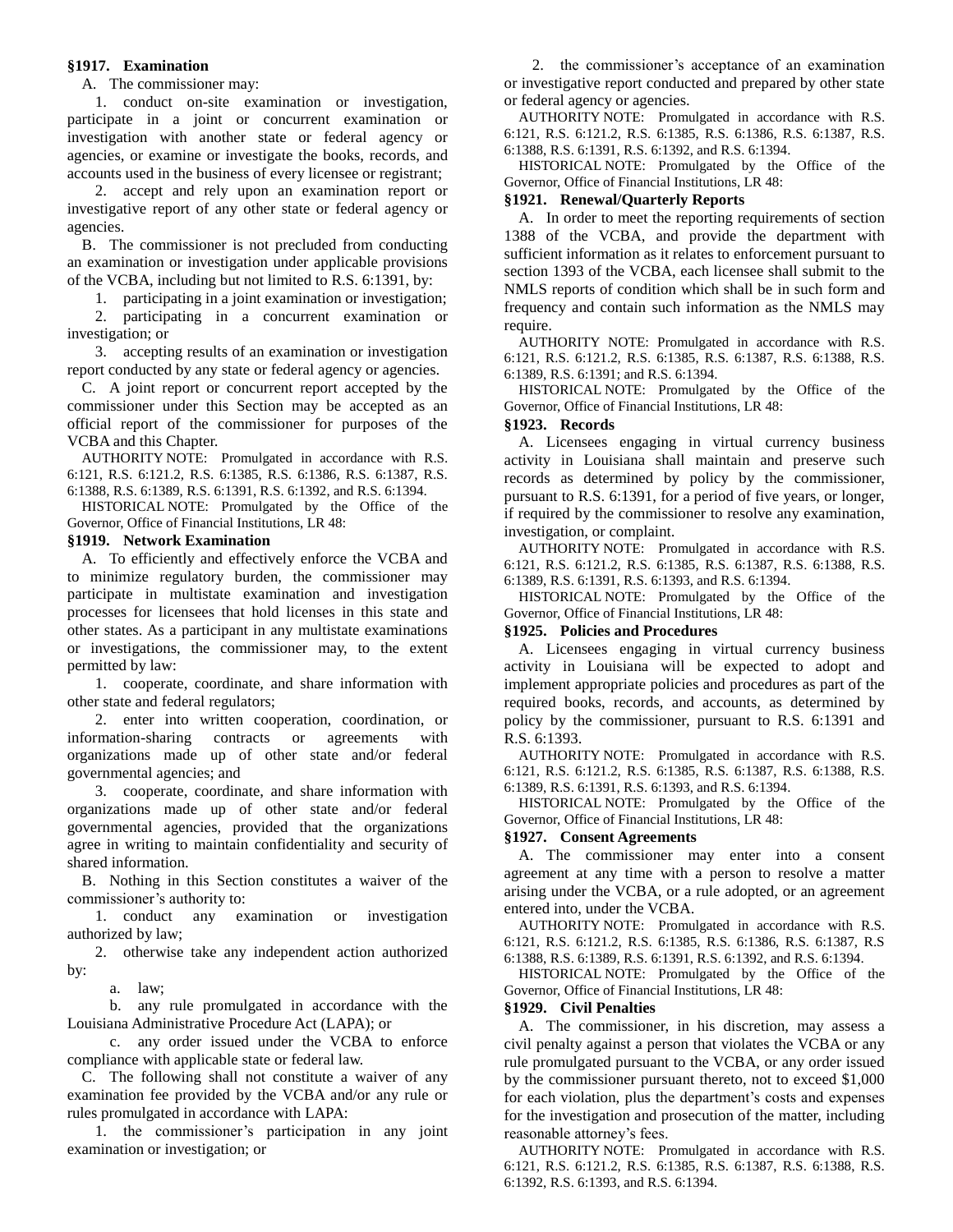HISTORICAL NOTE: Promulgated by the Office of the Governor, Office of Financial Institutions, LR 48:

### **§1931. Miscellaneous Provisions**

A. Failure to comply with this rule, or any other rule, or with any order issued by the department within a reasonable period of time may be considered in determining whether to waive any regulatory fee or to allow the filing of additional information relating to the application process. Noncompliance with any provisions of the VCBA, including but not limited to any or provisions pertaining to ownership, control, security, net worth, registration, or failure to pay any fee may likewise be considered in determining whether to deny issuance or renewal of a license or notice of registration, or the commissioner's institution of any investigative, administrative, or regulatory action within the scope of his authority.

B. All persons must be properly registered with the Louisiana Secretary of State, if required, prior to engaging in virtual currency business activity in the state of Louisiana.

C. Required Disclosures. Licensees engaging in virtual currency business activity in Louisiana shall provide to a person who uses the licensee's products or services proper disclosures, as determined by the commissioner by policy, pursuant to R.S. 6:1393. The commissioner shall also determine, by policy, the time and form required for such disclosures. Disclosures required by this section must be made separately from any other information provided by the licensee to a person and in a clear and conspicuous manner. A licensee may propose, for the commissioner's approval, alternate disclosures as deemed more appropriate for its virtual currency business activity with, or on behalf of, persons in Louisiana.

AUTHORITY NOTE: Promulgated in accordance with R.S. 6:121, R.S. 6:121.2, R.S. 6:1385, R.S. 6:1387, R.S. 6:1388, R.S. 6:1389, R.S. 6:1392, R.S. 6:1393, and R.S. 6:1394.

HISTORICAL NOTE: Promulgated by the Office of the Governor, Office of Financial Institutions, LR 48:

# **§1933. Fees**

A. Pursuant to the authority granted under R.S. 6:121, R.S. 6:121.2, R.S. 6:1385, R.S. 6:1387, R.S. 6:1388, R.S. 6:1389, and R.S. 6:1391, the following fee structure is hereby established to cover necessary costs associated with the administration of the VCBA, R.S. 6:1381, et seq., as enacted by Act 341 of the 2020 Regular Session of the Louisiana Legislature.

| <b>Description</b>              | Fee                                                         |
|---------------------------------|-------------------------------------------------------------|
| 1. Initial Application Fee      | \$5,000                                                     |
| $(\$2,500)$ and                 |                                                             |
| <b>Investigation/Review Fee</b> |                                                             |
| $(\$2,500)$                     |                                                             |
| 2. License Renewal Fee          | \$4,000/\$1,500 late fee                                    |
| $(\$2,000)$ and                 |                                                             |
| Investigation/Review Fee        |                                                             |
| $(\$2,000)$                     |                                                             |
|                                 | \$50 per/hour for each examiner,                            |
| 3. Examination Fee              | plus the actual cost of subsistence,                        |
|                                 | lodging, and transportation for out-                        |
|                                 | of-state exams, not to exceed the                           |
|                                 | amounts provided for in Division of                         |
|                                 | Administration travel regulations in                        |
|                                 | force at the time of such exam                              |
| 4. Registration Fee             | \$750 for initial application                               |
| 5. Registration Renewal Fee     | \$500 for any subsequent annual<br>renewals /\$250 late fee |
|                                 |                                                             |

AUTHORITY NOTE: Promulgated in accordance with R.S. 6:121, R.S. 6:121.2, R.S. 6:1385, R.S. 6:1385, R.S 6:1388, R.S. 6:1389, R.S. 6:1392, and R.S. 6:1394.

HISTORICAL NOTE: Promulgated by the Office of the Governor, Office of Financial Institutions, LR 48:

# **§1935. Exceptions**

A. Any request for an exception and/or waiver must be submitted in writing and requires the written approval of the commissioner.

AUTHORITY NOTE: Promulgated in accordance with R.S. 6:121, R.S. 6:121.2, R.S. 6:1385, R.S. 6:1386, R.S. 6:1387, R.S 6:1388, R.S. 6:1389, R.S. 6:1392, and R.S. 6:1394.

HISTORICAL NOTE: Promulgated by the Office of the Governor, Office of Financial Institutions, LR 48:

### **§1937. Severability**

A. If any provision or item of this regulation, or the application thereof, is held invalid, such invalidity shall not affect other provisions, items, or applications of the regulation which can be given effect without the invalid provisions, items, or applications.

AUTHORITY NOTE: Promulgated in accordance with R.S. 6:121, R.S. 6:121.2, R.S. 6:1385, R.S. 6:1386, R.S. 6:1387, R.S 6:1388, R.S. 6:1389, R.S. 6:1392, and R.S. 6:1394.

HISTORICAL NOTE: Promulgated by the Office of the Governor, Office of Financial Institutions, LR 48:

# **Family Impact Statement**

In compliance with Act 1183 of the 1999 Regular Session of the Louisiana Legislature, the impact of this proposed rule on the family has been considered. This proposed Rule has no known impact on family formation, stability, or autonomy as described in R.S. 49:972.

### **Poverty Impact Statement**

The proposed Rule has no known impact on poverty, pursuant to R.S. 49:973.

#### **Small Business Analysis**

Pursuant to R.S. 49:965.6, methods for reduction of the impact on small business, as defined in the Regulatory Flexibility Act, have been considered when creating this proposed Rule. This proposed Rule has no known impact on small businesses, pursuant to R.S. 49:978.4.

#### **Provider Impact Statement**

The proposed Rule has no known impact on providers as described in HCR 170 of 2014.

# **Public Comments**

Interested persons may submit written comments through 5 pm on July 10, 2022, to Susan Rouprich, General Counsel, Office of Financial Institutions, 8660 United Plaza Boulevard, Second Floor, Baton Rouge, LA 70809.

> Stanley M. Dameron Commissioner

# **FISCAL AND ECONOMIC IMPACT STATEMENT FOR ADMINISTRATIVE RULES RULE TITLE: Virtual Currency Business Activity**

### I. ESTIMATED IMPLEMENTATION COSTS (SAVINGS) TO STATE OR LOCAL GOVERNMENT UNITS (Summary)

The proposed rule will increase cost in the Office of Financial Institutions (OFI) by \$144,307 in FY 23 and \$330,806 in FY 24. The OFI is currently responsible for the regulatory oversight of persons engaging in virtual currency business activity in the State of Louisiana pursuant to the Virtual Currency Businesses Act, (VCBA), R. S. 6:1381 et. seq., as enacted by Acts 341 of the 2020 Regular Session of the Louisiana Legislature. Adoption of the proposed rule will